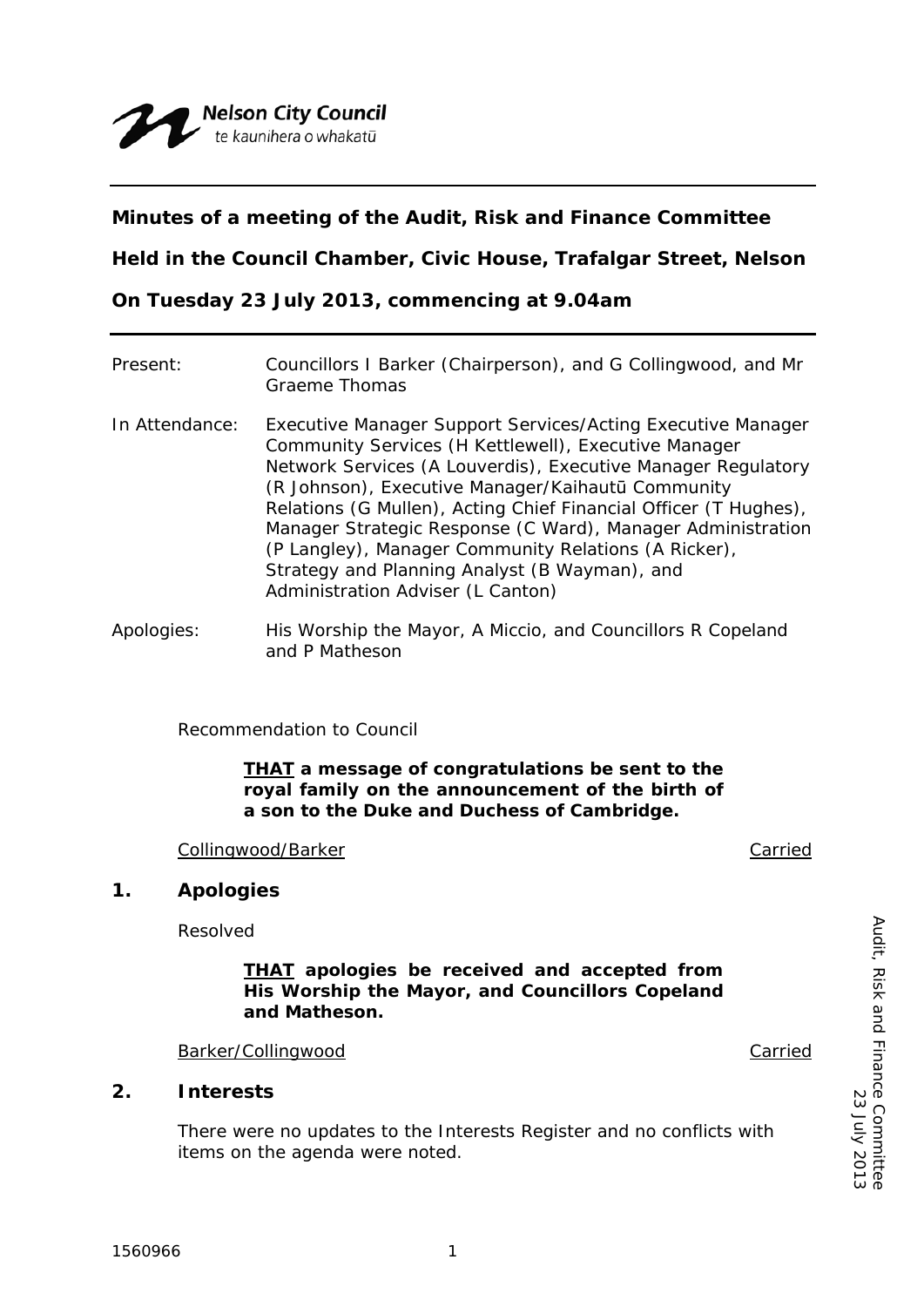#### **3. Confirmation of Order of Business**

There was no change to the order of business.

#### **4. Confirmation of Minutes**

4.1 18 June 2013

Document number 1538456, agenda pages 4-6 refer.

A correction was made to the final paragraph on page 2 of the minutes, substituting 'Council had been issued' for 'Council had issued'.

Resolved

*THAT the minutes of the meeting of the Audit, Risk and Finance Committee, held on 18 June 2013, be confirmed as a true and correct record with the correction as noted.* 

Collingwood/Barker Carried

#### **5. Status Report – Audit, Risk and Finance**

There were no items on the status report.

#### **6. Finance Report for the Period Ending 31 May 2013**

Document number 1545011, agenda pages 7-27 refer.

Acting Chief Financial Officer, Tracey Hughes, presented the report.

In response to a question, Executive Manager Network Services, Alec Louverdis, advised that work to address the December 2011 rainfall event would be ongoing until June 2014, and this would continue to affect budget variances. He added that the effects of the April 2013 rainfall event were still to come.

6.1 Transport

The Committee noted the importance of communicating to the public the decrease in parking income, as this acted to offset rates.

6.2 Water

In response to questions, Mr Louverdis assured the Committee that unprogrammed maintenance remained at a manageable level.

6.3 Social

The Committee noted that Community Housing rentals and maintenance were below budget, and asked for the reasons behind this. Acting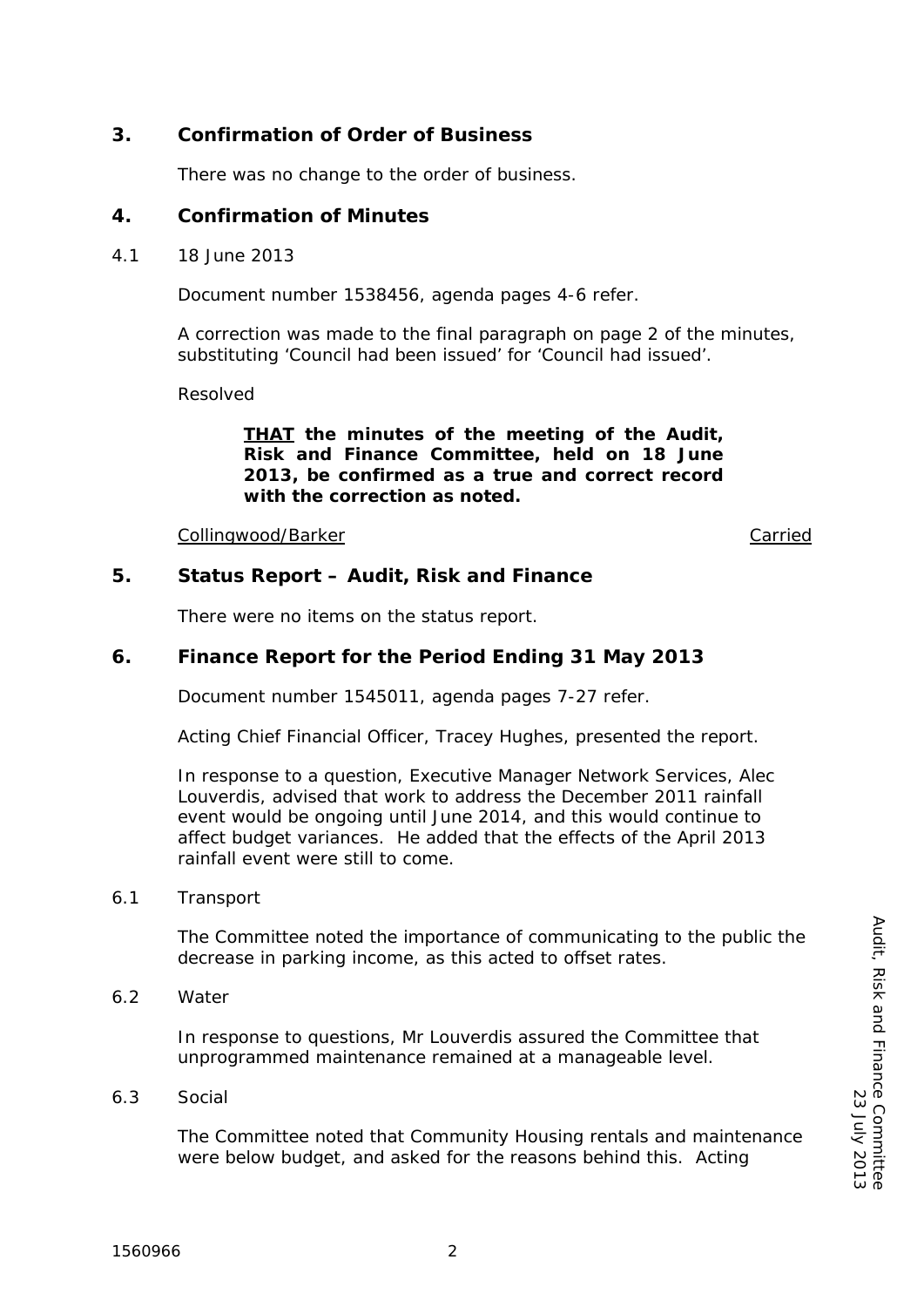Manager Community Services, Hugh Kettlewell, undertook to provide further detail on this in the next Finance Report to the Committee.

#### 6.4 Corporate

In response to a question, Ms Hughes undertook to investigate what the payment to Tasman District Council for the December 2011 rainfall event response expenditure comprised, and advise the Committee by email following the meeting.

In response to a question, Mr Louverdis said he would address the reasons for underspends in programmed maintenance across various activities, and advise the Committee of any associated risk, in the next Finance Report to the Committee.

The Committee asked that future Finance Reports include a note of the core debt level.

Resolved

*THAT the Finance Report for the Period Ending 31 May 2013 (1545011) and its attachments (1542786, 1547275, 1545455 and 1234107) be received and the variations noted.* 

Collingwood/Thomas Carried

#### **7. Bad Debt Write-off Year Ending 30 June 2013**

Document number 1526384, agenda pages 28-29 refer.

Resolved

#### *THAT the report Bad Debt Write-Off Year Ending 30 June 2013 (1526384) be received.*

Collingwood/Thomas Carried

#### **8. 2013/14 Insurance Renewal**

Document number 1539308, agenda pages 30-36 refer.

Ms Hughes presented the report.

The Committee discussed whether it would be appropriate to change the insurance type for the properties noted on Attachment 2 to the report (1539308) in 2013/14. In response to questions, Ms Hughes explained that officers' suggestion was to retain reinstatement insurance for nonearthquake perils, but to change to indemnity insurance only for earthquakes. She said this would allow flexibility around the reinstatement of buildings, and lower insurance costs.